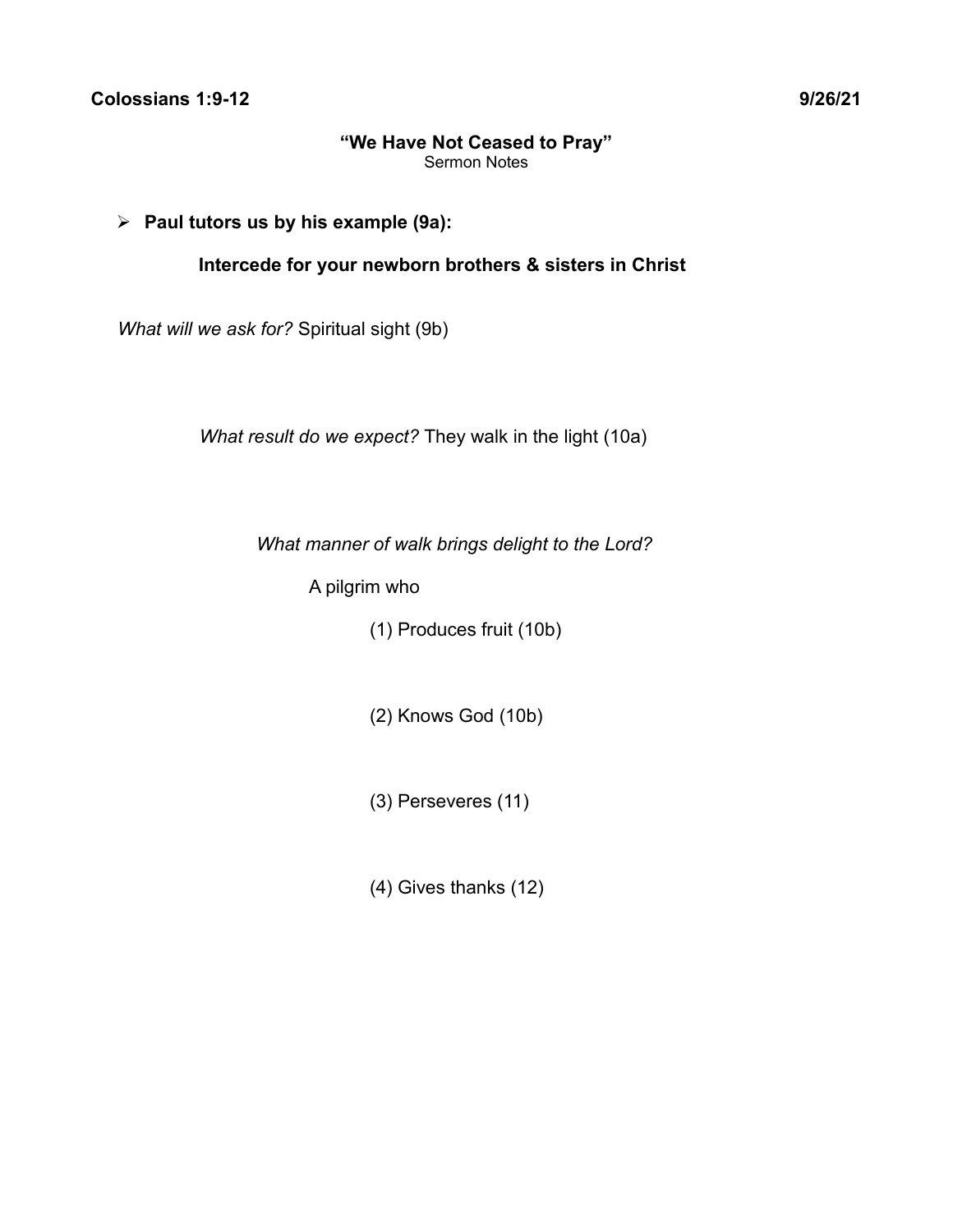# **Community Group Study Questions**

For the Week of Sept.  $26<sup>th</sup> - Oct. 2<sup>nd</sup>$ 

### **Introduction: For reflection**

*When you started following Jesus, do you recall anyone praying for you? What sort of things did they ask God for?*

*Looking back, when you first started walking with Jesus, what do you wish someone would have prayed for you, as a spiritual newborn?*

# **Context**

*Paul begins his prayer in Col 1:9 with "For this reason" or "And so". Briefly consider what Paul writes before his prayer in Col 1:9-12. Read Col 1:3-8. What is Paul saying there?*

*In Col 1:1-12, what do we learn about Paul and Timothy? What do we learn about the saints and faithful brothers in Christ at Colossae?*

*What words and idea/themes carry over from 1:3-8 into 1:9-12?*

#### **Observation**

*What did Paul pray for? In turn, what result did he expect? In turn, how does that end result come about?*

*What does Paul expect to come out of knowledge of God's will? Why is it not enough to merely pray for knowledge of God's will?* 

*(For further study: Look at Exodus 31:3 and 35:31 (35:30-35) as well as 1 Kings 7:14. Do you see any connection of words between these OT passages and words in Paul's prayer? What might Paul be alluding to about new testament saints?)*

# **Meaning**

*How would you summarize Paul's prayer of petition in one main sentence or idea?*

*What do we learn about God - Father, Son and Spirit - from this prayer? How is the triune God involved in this prayer?*

*What else do we learn about walking with God in Colossians? See Col 1:21-23; 2:6-7; 3:1-17; 3:18-4:1, 4:2-6.*

*What is the value for a new believer to know God's will? To walk in the light for Jesus' pleasure? To bear fruit, know God, be strengthened to persevere, and be joyfully thankful?*

# **Application**

*How might you change your approach to God in prayer, given Paul's example?*